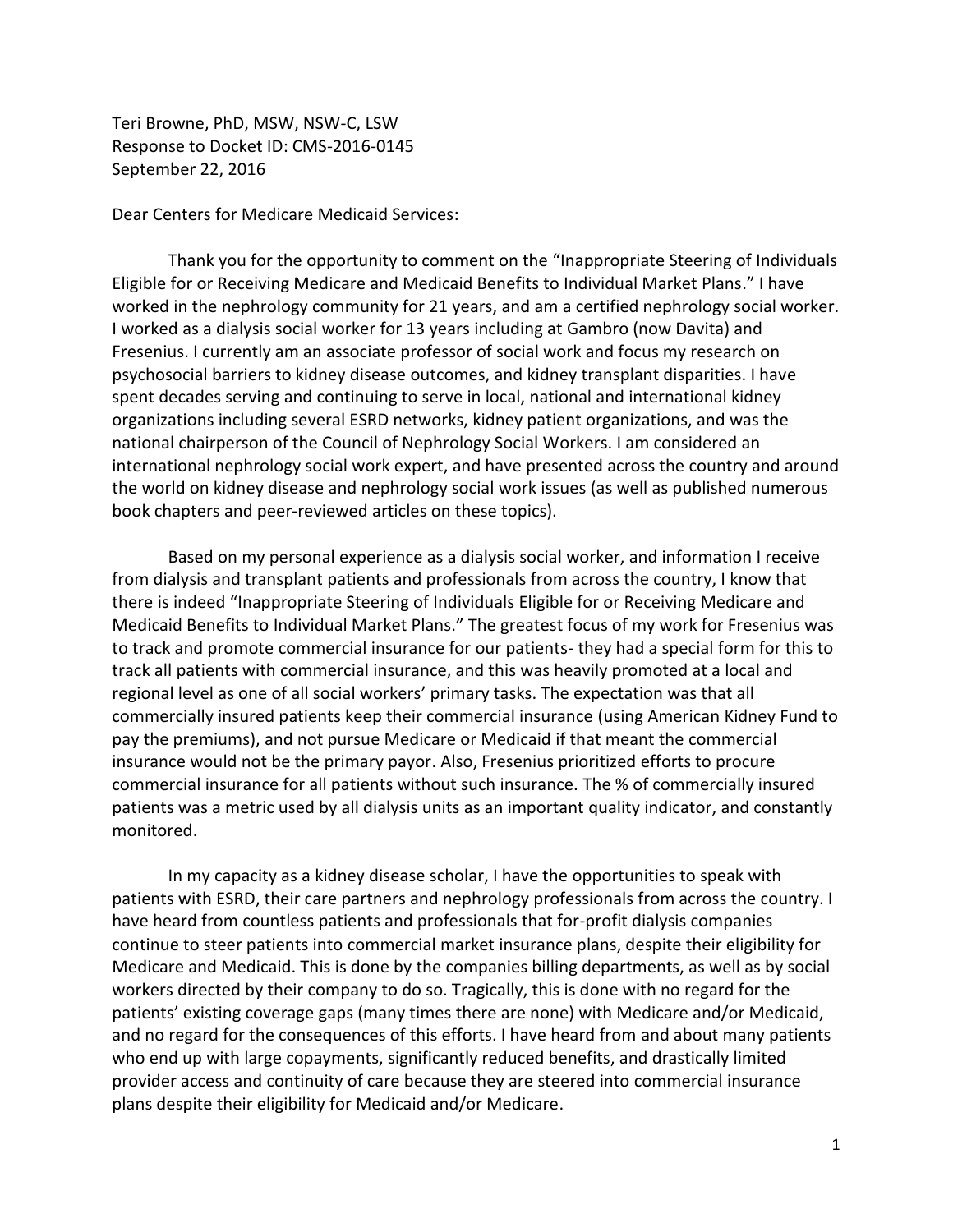For me, the most alarming phenomenon related to these practices is the barriers these practices create for patients to get kidney transplants and have successful transplant outcomes. What has happened is that patients are steered into these commercial insurance plans (or persuaded to keep their commercial insurance despite their eligibility for Medicare or Medicaid- this may be happening even more frequently than the "steering") with impossibly high premiums, which are paid by the American Kidney Fund. This allows the dialysis unit to charge commercial insurance rates for services. However, as soon as the patient receives a transplant, the patient cannot keep their insurance, because this "charity" premium funding from American Kidney Fund disappears (as the American Kidney Fund only helps those who receive dialysis because their funds for this program comes from dialysis companies). Patients are then stuck with this market plan, which is most definitely not in their best interest as a transplant patient as they cannot afford the premiums that American Kidney Fund once paid. In worst case scenarios, they also are stuck with penalties because they did not enroll in Medicare when they were eligible.

**This results in dialysis patients not being eligible to get listed for a kidney transplant, or have serious consequences related to having no/inadequate insurance once they are transplanted.** Horrifically, this impacts the country's most underserved patients the most (who cannot afford these commercial insurance premiums), further contributing to the kidney transplant disparity that already exists in this country and is a public health crisis. Kidney transplant is the best and most cost-effective treatment modality for ESRD- and these practices are seriously limiting access to this modality because patients are steered into insurance decisions (entering into market place plans or keeping commercial insurance when eligible for Medicare and/or Medicaid) that are **only best for dialysis companies' profits, not patients' transplant pursuit.** I have personally heard both Fresenius and Davita representatives talk about helping patients get commercial insurance as a priority (with American Kidney Fund paying the premiums), and have questioned them about the negative consequences for patients related to getting kidney transplants (to no avail). I have heard as recently as this week (and for many many years) horror stories from transplant social workers trying to work with dialysis patients who have insurance paid for by the American Kidney Fund, and how this is a serious barrier to getting patients transplants. This is absolutely unacceptable and unconscionable.

I know that the narrative from American Kidney Fund, the dialysis companies, and Dialysis Patient Citizens (which is **not an independent patient organization**- it was started by a for-profit dialysis company, the majority of its funding comes from Davita and Fresenius, and its CEO is not a patient) is that looking into this practice of steering is somehow taking away dialysis patients' "choices." One look at American Kidney Fund's Facebook page and other social media [\(https://www.facebook.com/AmericanKidneyFund/?fref=ts](https://www.facebook.com/AmericanKidneyFund/?fref=ts)) demonstrates how they are terrifying patients and making the narrative about how this request for information is taking away patient choice: "We believe all dialysis patients should be educated about their insurance options, and deserve to freely choose the insurance that best fits their personal needs." Dialysis Patient Citizens' newsletter stated: "Insurers are trying to kick ESRD patients off their plans in the health exchanges by refusing to accept charitable assistance for insurance premiums from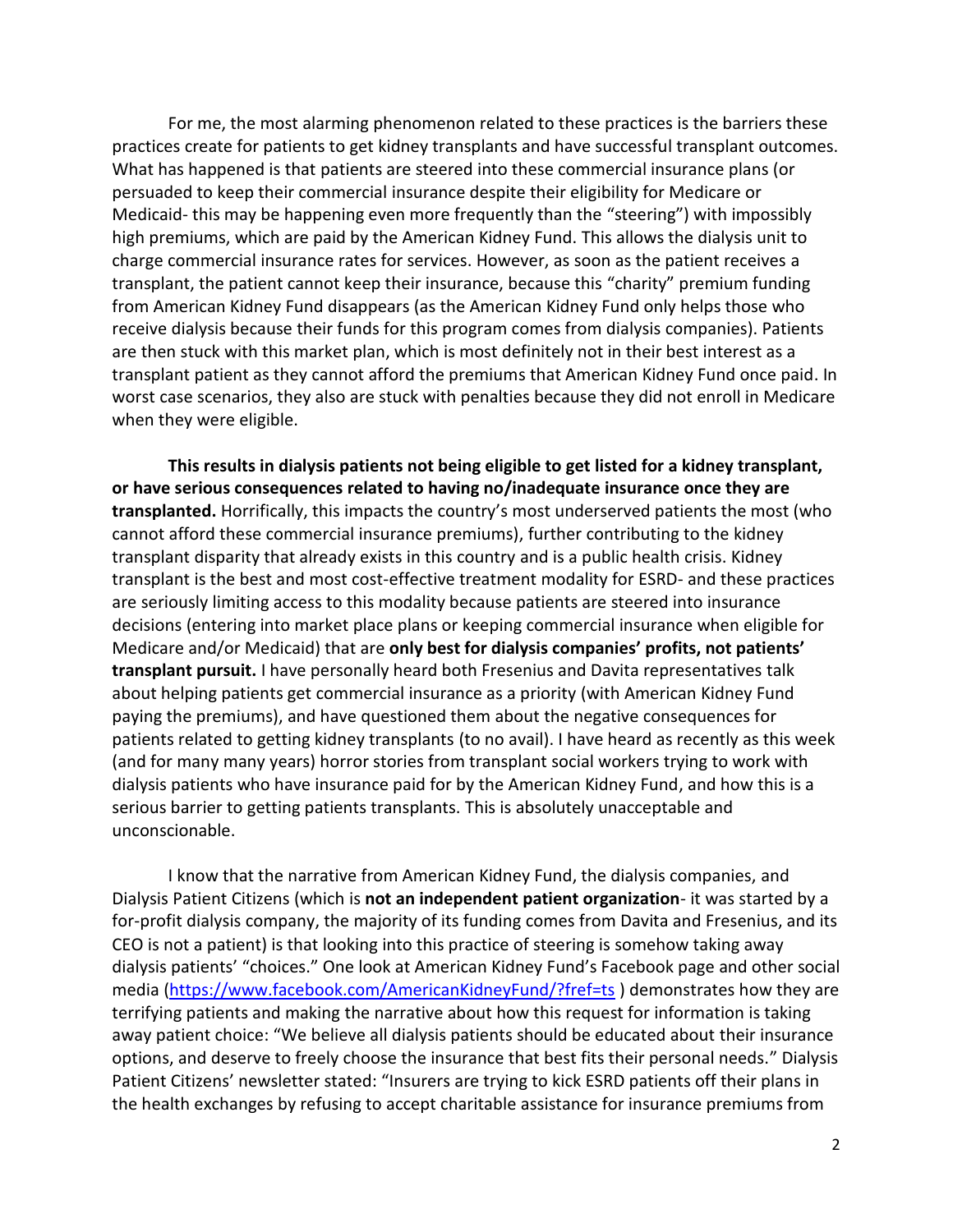organizations like the American Kidney Fund. Tell CMS they shouldn't cave into insurers demands. Help us protect patient choice for insurance coverage by submitting your comments on the next page. You will be provided with talking points to formulate your comments, and they will be submitted to DPC."

As a social worker, I am fiercely protective of and an advocate for patient choice. However, currently, **patients are not given the FULL information needed to actually make a choice**- they are not informed about how their commercial insurance compares to Medicare or Medicaid as it relates to access to providers, continuity of care, copayments and deductibles for all providers (dialysis companies may waive these for patients, but certainly their other medical providers do not); how these plans will specifically impact their candidacy for transplant; exactly what happens if they do get a transplant but are dependent on the American Kidney Fund for premium assistance, etc. Patients also need to know how much more their dialysis companies can bill if they have commercial insurance (i.e. how their dialysis companies profit from this "choice"); how much their dialysis company contributes to the American Kidney Fund; how the vast majority of the funding for the American Kidney Fund and Dialysis Patient Citizens comes from for-profit dialysis companies (patients can make a choice to determine if that influences any information provided); how the CEO of the American Kidney Fund made over \$515,000/year in reportable and other compensation last year and received more than a \$40,000 raise in each of the last few years (patients can make a choice to determine if they think that the American Kidney Fund has no vested interest in this matter); and how the American Kidney Fund refused to help patients in dialysis units that did not pay into their fund (this has been the case in practice for years, this past year with all this scrutiny they do seem to be backing away from this). They also can be informed that the OIG opinion that allowed dialysis companies to make "donations" to the American Kidney Fund so that the American Kidney Fund's CEO can make more than \$500,000/year and they can pay patients' premiums**, only mentioned Medicare and Medigap policies in their opinion**, so it is unclear that any other assistance is even allowed.

If patients can get full information about all these things that are truly necessary to make insurance decisions, I am totally fine with patients choosing to pursue market insurance plans even if they are eligible for Medicaid and/or Medicare. Given that these decisions are very confusing and insurance plan benefits are constantly changing, perhaps requiring that patients be counseled by an independent insurance advocate that is not beholden to the forprofit dialysis company? (like the independent donor advocate we require for kidney transplants).

In regards to the specific questions for this request for information, the only people interacting with beneficiaries to determine proper enrollment may be dialysis company staff and insurance companies. We have no idea what questions are asked of the consumer to determine eligibility pathways, and this is the greatest problem. If this is only done by dialysis unit staff, they have a vested interest in promoting the dialysis unit's best interest, not the patient's best interest (and certainly not their interest outside of dialysis). Consumers are